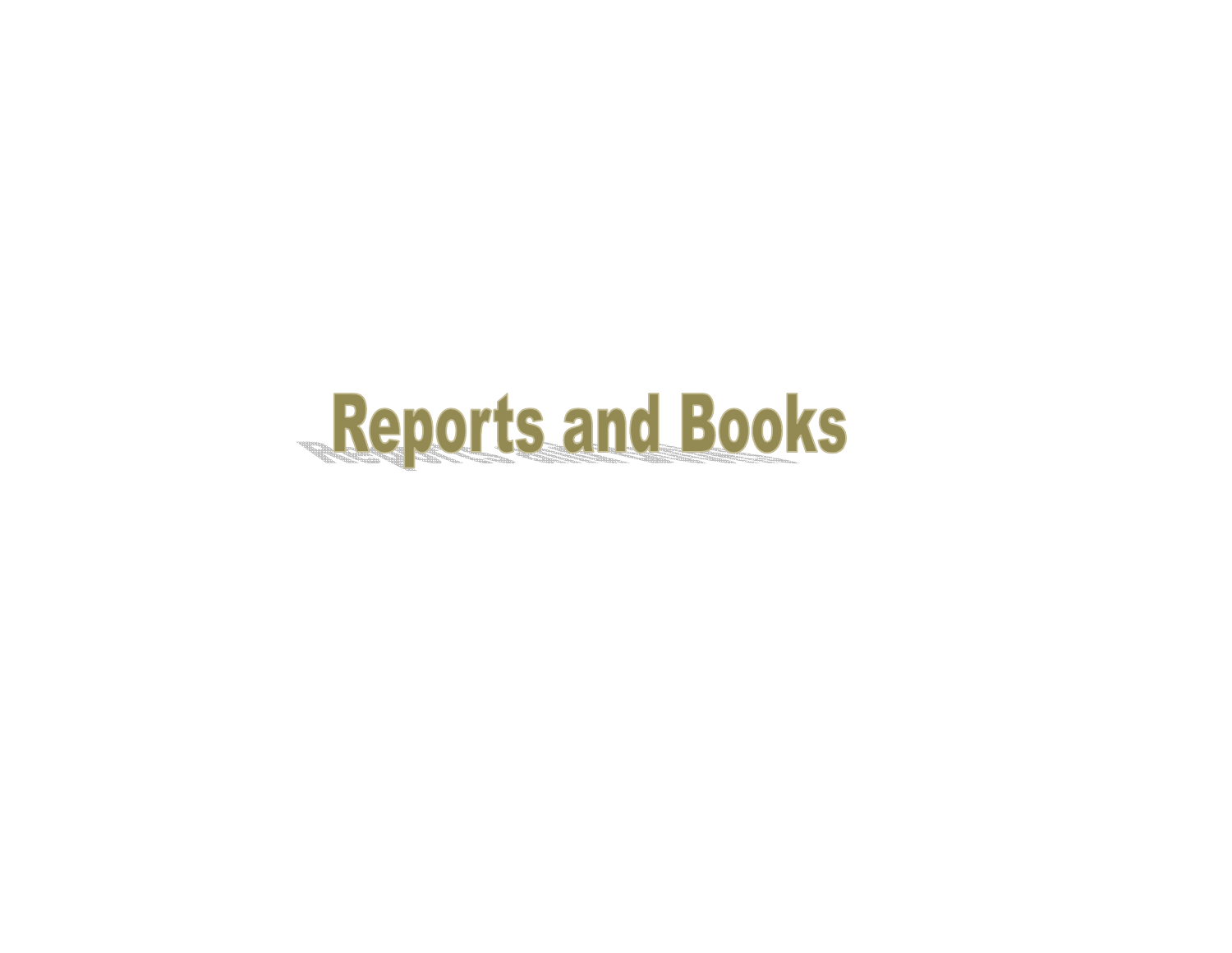

Title: Elaj mein Ehtiyat: Aam Istamal ki Dawaoon kay Mozir Asrat aur is istamal kay doran mein Ehtiyat kay baray mein rehnuma kitab.

Author: Dr Asif Mehmood Jah

Publishing place: Lahore

Publishing year: 1993

Description: 84 p; illus

Size: 8x8

Language: Urdu

#### Books and Reports

### **CONTENTS**

- 1. What is a side effect?
- 2. General Information
- 3. Analgesics
- 4. Antacids
- 5. Purgatives
- 6. Anti emetics
- 7. Medicines for loose motions
- 8. Anti Histamines
- 9. Tranquillisers
- 10. Medicines for cough control
- 11. Anti Microbials (Anti Biotics)
- 12. Anti Tuberculosis<br>13. Anti Malarias
- Anti Malarias
- 14. Vitamins
- 15. Minerals
- 16. Steroids
- 17. Oral contraceptives
- 18. Medicines for worm infestations
- 19. Medicines for eyes
- 20. Medicines for skin disorders
- 21. Managing side effects

## About the Report

Cure with care is a simple guide about the side effects and precautions in the use of commonly used medicines. This has been compiled keeping in view the dangerously increased trend of self-medication, mostly due to the easy availability fo and accessibility to all types of medicines.

This guide intends to create awareness among people about the dangers of injudicious and indiscriminate use of every day medicines.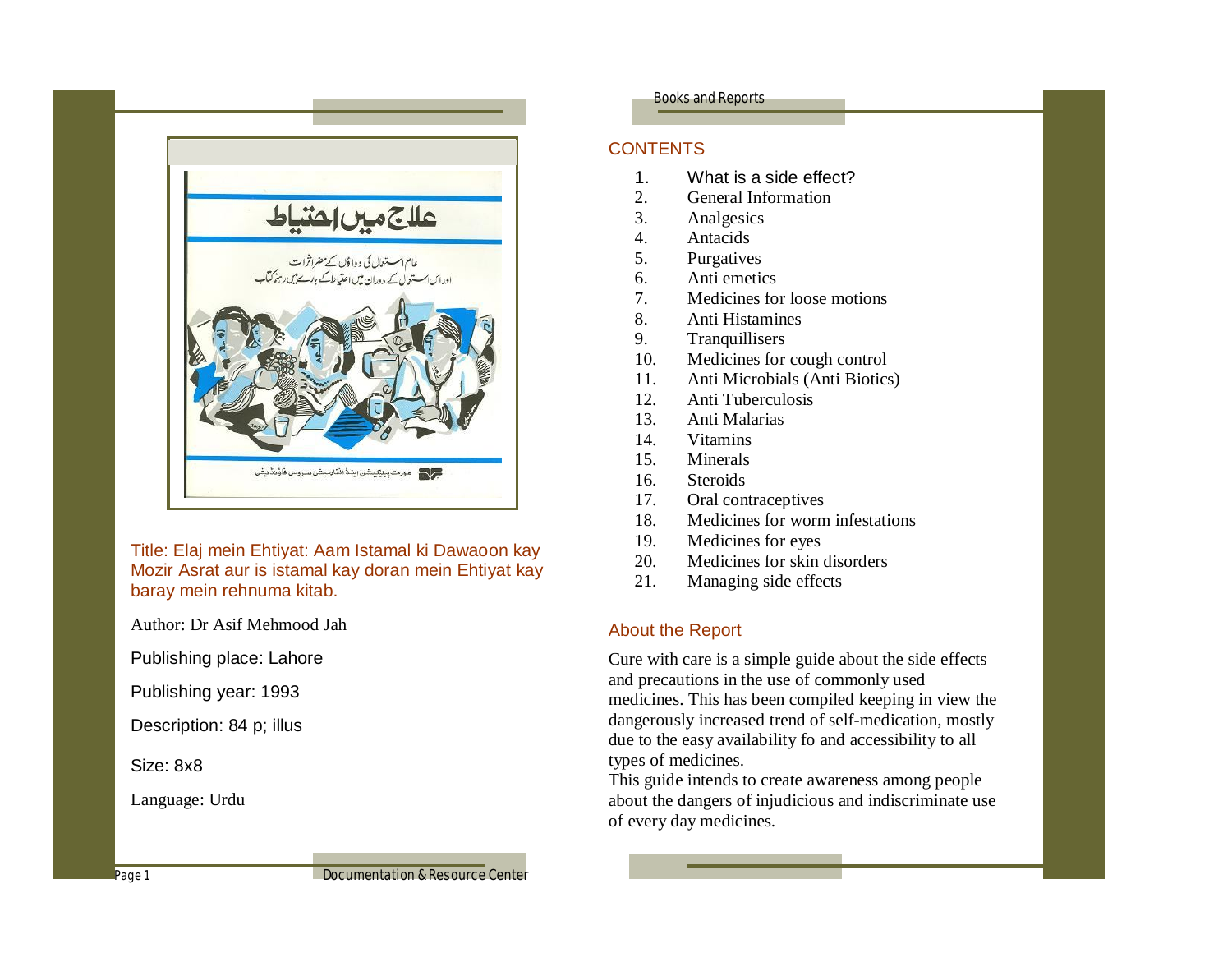

Title: Cure with Care: a guide to the side effects and precautions in the use of commonly used medicines Author: Dr Asif Mehmood Jah

Publishing place: Lahore

Publishing year: 1991

Description: 92 p; illus

Size: 8x8

Language: English

#### Books and Reports

### **CONTENTS**

- 22. What is a side effect?
- 23. General Information
- 24. Analgesics
- 25. Antacids
- 26. Purgatives
- 27. Anti emetics
- 28. Medicines for loose motions
- 29. Anti Histamines
- 30. Tranquillisers
- 31. Medicines for cough control
- 32. Anti Microbials (Antibiotics)
- 33. Anti Tuberculosis<br>34. Anti Malarias
- Anti Malarias
- 35. Vitamins
- 36. Minerals
- 37. Steroids
- 38. Oral contraceptives
- 39. Medicines for worm infestations
- 40. Medicines for eyes
- 41. Medicines for skin disorders
- 42. Managing side effects

## About the Report

Cure with care is a simple guide about the side effects and precautions in the use of commonly used medicines. This has been compiled keeping in view the dangerously increased trend of self-medication, mostly due to the easy availability of and accessibility to all types of medicines.

This guide intends to create awareness among people about the dangers of injudicious and indiscriminate use of every day medicines.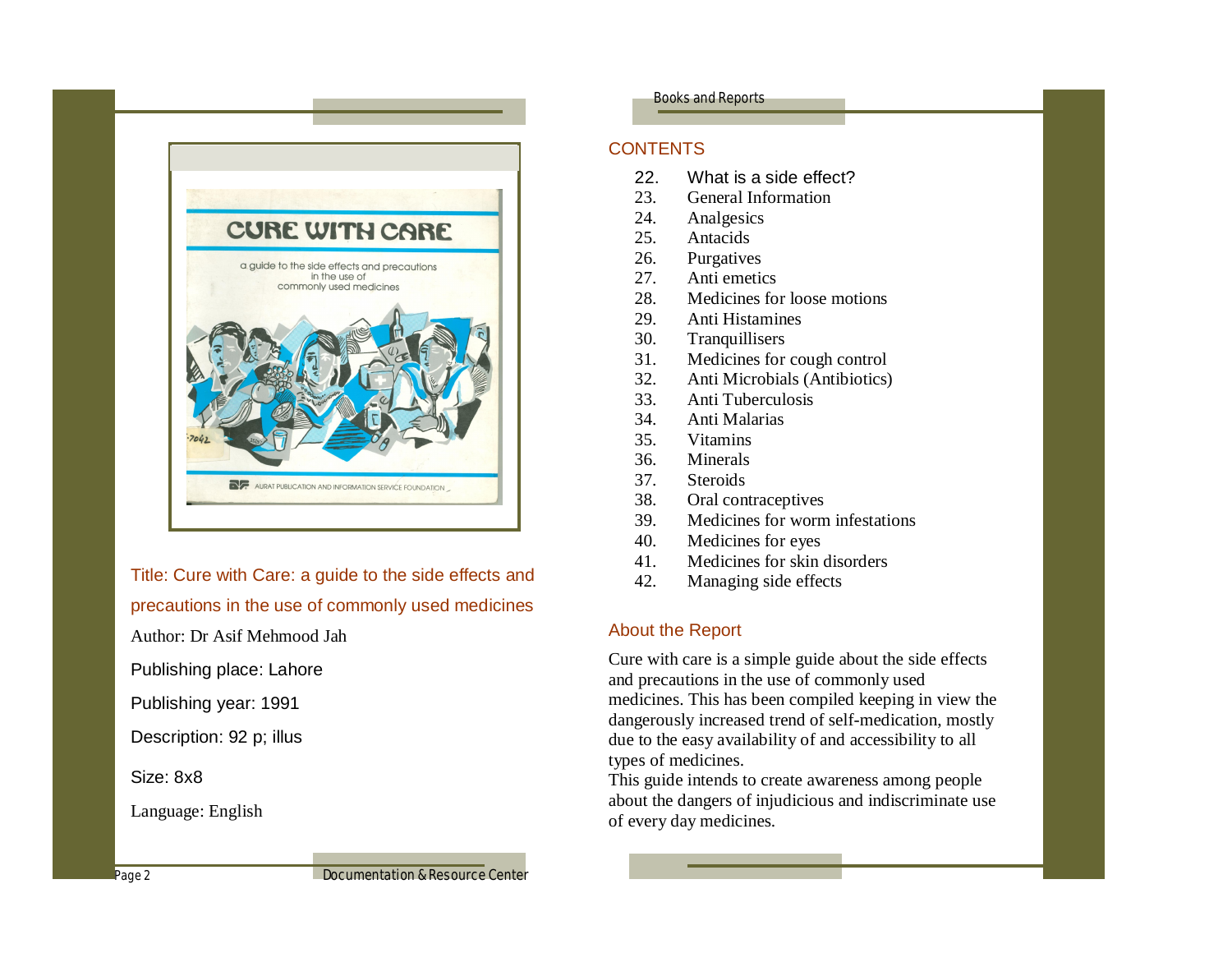

Title: Every Day Medicines: a guide to the side effects and safety measures in the use of commonly used medicines

Author: Dr Asif Mahmood Jah & Dr Tahir Iqbal

Un-Published

Description: 43 p.

Size: 8x11

Language: English

#### Books and Reports

# **CONTENTS**

What is side effect? General Information Analgesics Antacids Anti Emetics Anti Histamines Anti Malarias Diarrhea and Anti Diarrheal Anti Tuberculosis **Antibiotics Tranquillizers** Steroids Medicines for Eyes Medicines for skin disorders Oral Contraceptives

# About the Report

Medicines are used to control and treat some illnesses. However, just as the medicines offer desirable effects or benefits, they can also cause other responses that are unrelated to the illness being treated. These additional and unwanted responses are known as side effects. A side effect becomes a serious hazard and a threat to life. These kinds of side effects are known as adverse drug reactions.

All the side effects of a medicine do not appear in every patient. In some persons they may not appear at all. Appearance of side effects varies with each individual and is dependent on the person's sex, body weight, age, environment, food and disease. Medicines should be used with care and caution.